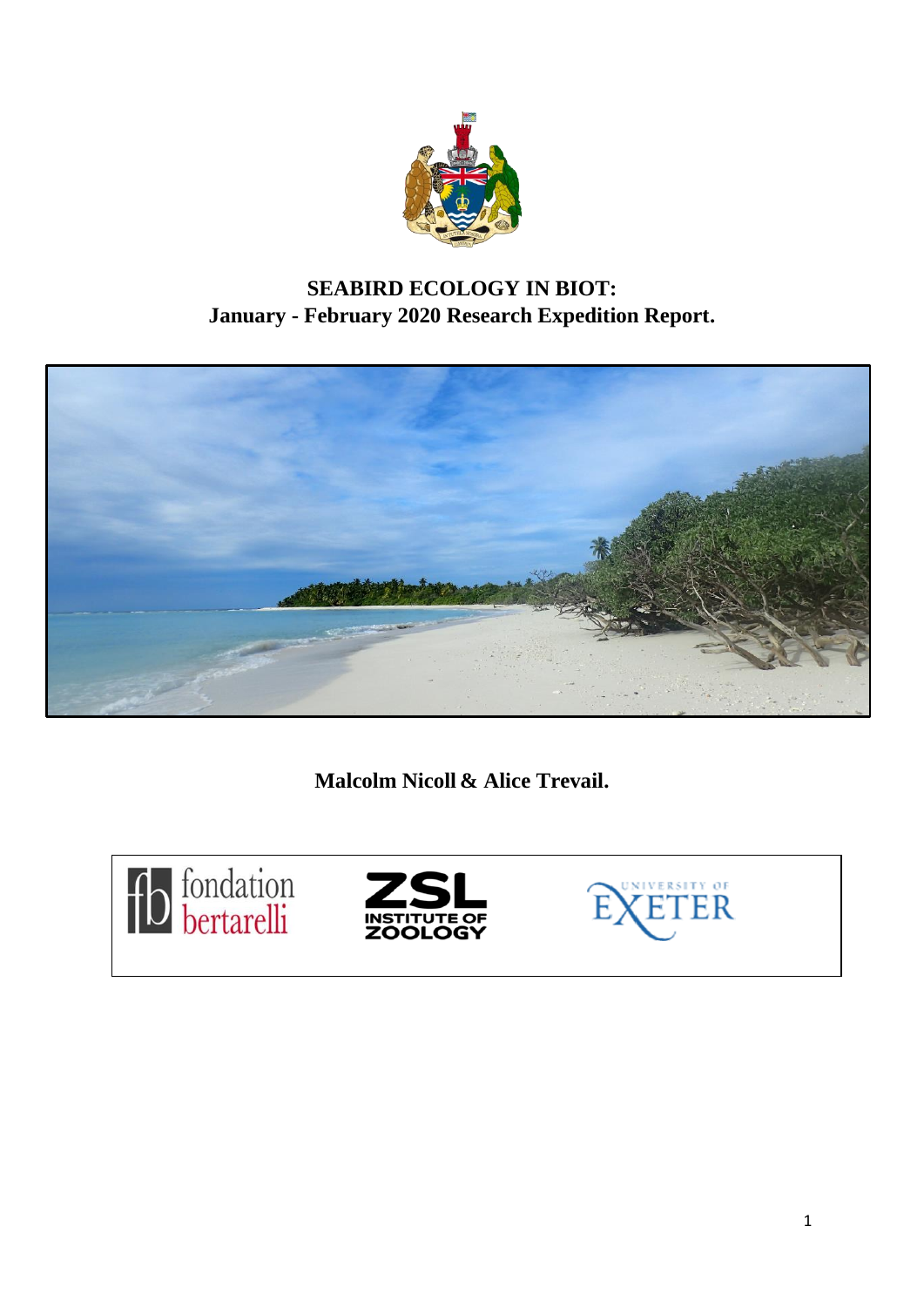#### **Executive summary**

This scientific expedition to Diego Garcia and remote islands of the British Indian Ocean Territory (BIOT) from  $14<sup>th</sup>$  January to  $7<sup>th</sup>$  February 2020 was originally a collaboration between the Bertarelli Programme of Marine Science seabird and drone research teams. However, due to delays in getting various seabird and drone team members to Diego Garcia, as a result of cancelled AMC flights, the planned expedition did not happen. Therefore, this report only describes the limited seabird research that was undertaken as part of a revised plan.

A seabird research team of two, from The Zoological Society of London, spent 5 days at Barton Point recapturing red-footed boobies and recovering long-term tracking devices that were deployed in 2018. In total 14 devices were recovered. The data from these devices will be used to determine if the boobies spend their non-breeding seasons within BIOT or undertake a migration to elsewhere in the Indian Ocean. Preliminary analyses of the data suggest that the boobies remain in BIOT.

Unfortunately, the original plan for the seabird team to spend 12 days on Nelson's Island undertaking the tracking of breeding red-footed and brown boobies was not feasible. However, the team were able to spend one day on Nelson's Island (as part of an OISP) censusing breeding seabird species, including red-footed booby, brown booby and wedgetailed shearwater.

A presentation on the seabird research programme in BIOT was given on Diego Garcia.

Participants: Malcolm Nicoll<sup>1</sup> & Alice Trevail<sup>2</sup>

*1 Institute of Zoology, Zoological Society of London, Regent's Park, London NW1 4RY, UK; <sup>2</sup>Environment and Sustainability Institute, University of Exeter, Cornwall Campus, Penryn, Cornwall TR10 9EZ, UK.*

Cover photo: The 'Red-footed booby colony' at Barton Point (credit; Alice Trevail)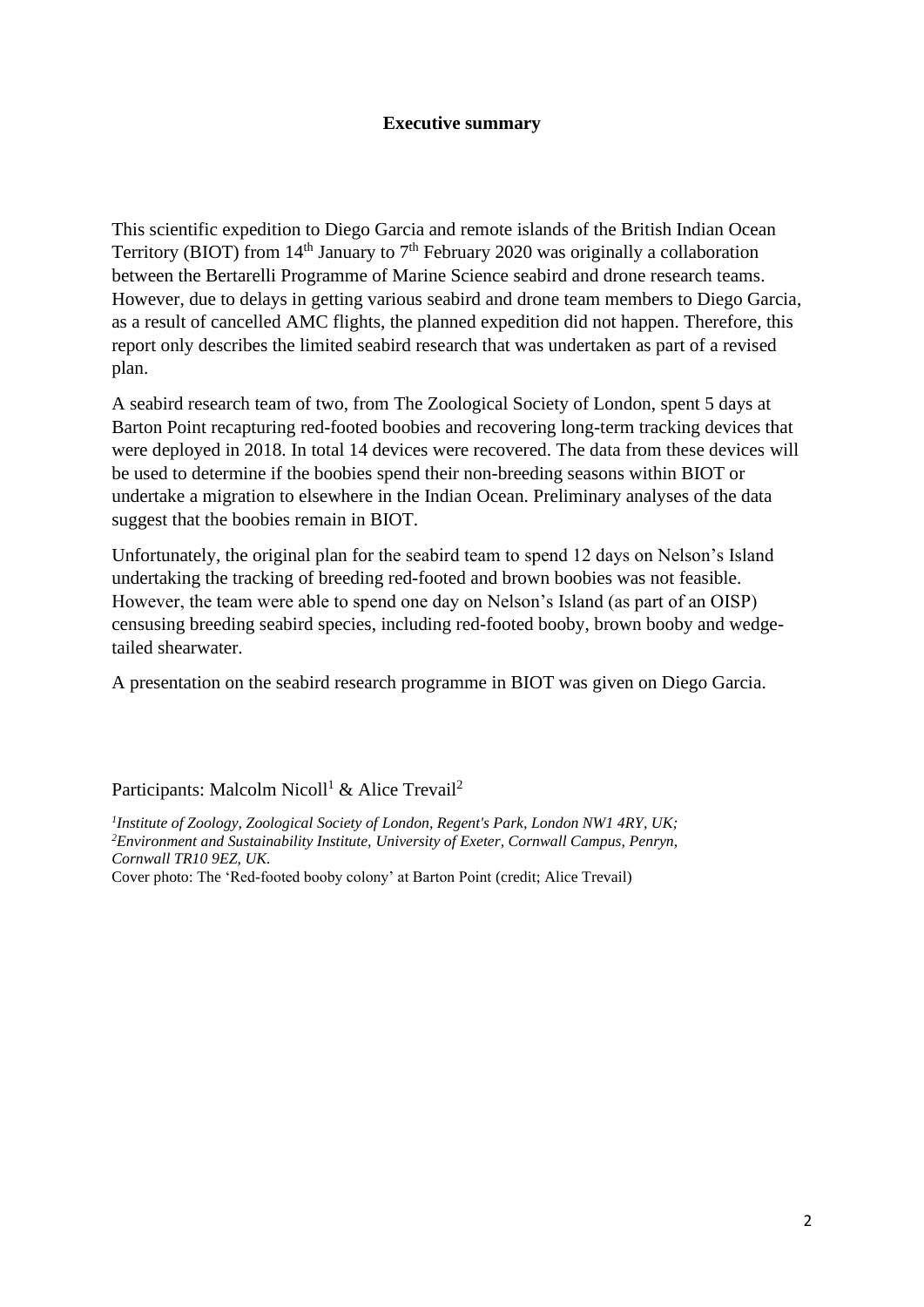#### **Introduction**

In January 2020, as part of the Bertarelli Programme in Marine Science (BPMS) the Zoological Society of London (ZSL) with collaborators from the University of Exeter (UoE) and Loughborough University (LU) were scheduled to undertake a research expedition to Diego Garcia (DG) and Nelson's Island (NI) in the British Indian Ocean Territory (BIOT). The original aim had been to for a seabird team of two people to initially undertake research at Barton Point on DG after which they would be joined by two additional seabird team members and the drone team to head north to NI. While the seabird team where on NI for 12 days the drone team would then conduct their research aboard the BPV Grampian Frontier within the BIOT Marine Protected Area (MPA). However, due to AMC flight cancellations the remainder of the seabird team were not able to make it to DG to undertake the expedition to NI and the drone team did not arrive in DG until 8<sup>th</sup> February. Therefore, this report only covers research undertaken by the seabird team, as part of a revised plan, at Barton Point and onboard the BPV during an OISP to NI, Peros Banhos and Salomon Islands.

This research expedition was part of the ongoing four-year seabird ecology programme to explore the importance of the BIOT MPA for seabirds. It compliments and expands upon previous research conducted over the last three years at Barton Point, NI Island and Danger Island.

The revised expedition plan focused on the following two objectives:

#### Objective 1

To recover Migrate Technology geolocation tags (GLS) from red-footed boobies (RFBs) (*Sula sula*) deployed at Barton Point and Cust Point in 2018. These devices were deployed to document the non-breeding season movements of RFBs.

#### Objective 2

To document the distribution and status of breeding seabirds at known breeding colonies throughout the archipelago.

#### **Methodology**

#### Objective 1

For five days at Barton Point and Cust Point surveys were conducted twice a day through the RFB colonies looking for RFBs with leg-mounted GLS tags. Where GLS were observed birds were caught by hand and the tags removed.

#### Objective 2

Species of seabirds which exhibited breeding signs (nest building, eggs or chicks) were noted across visited islands and other non-breeding species observed recorded.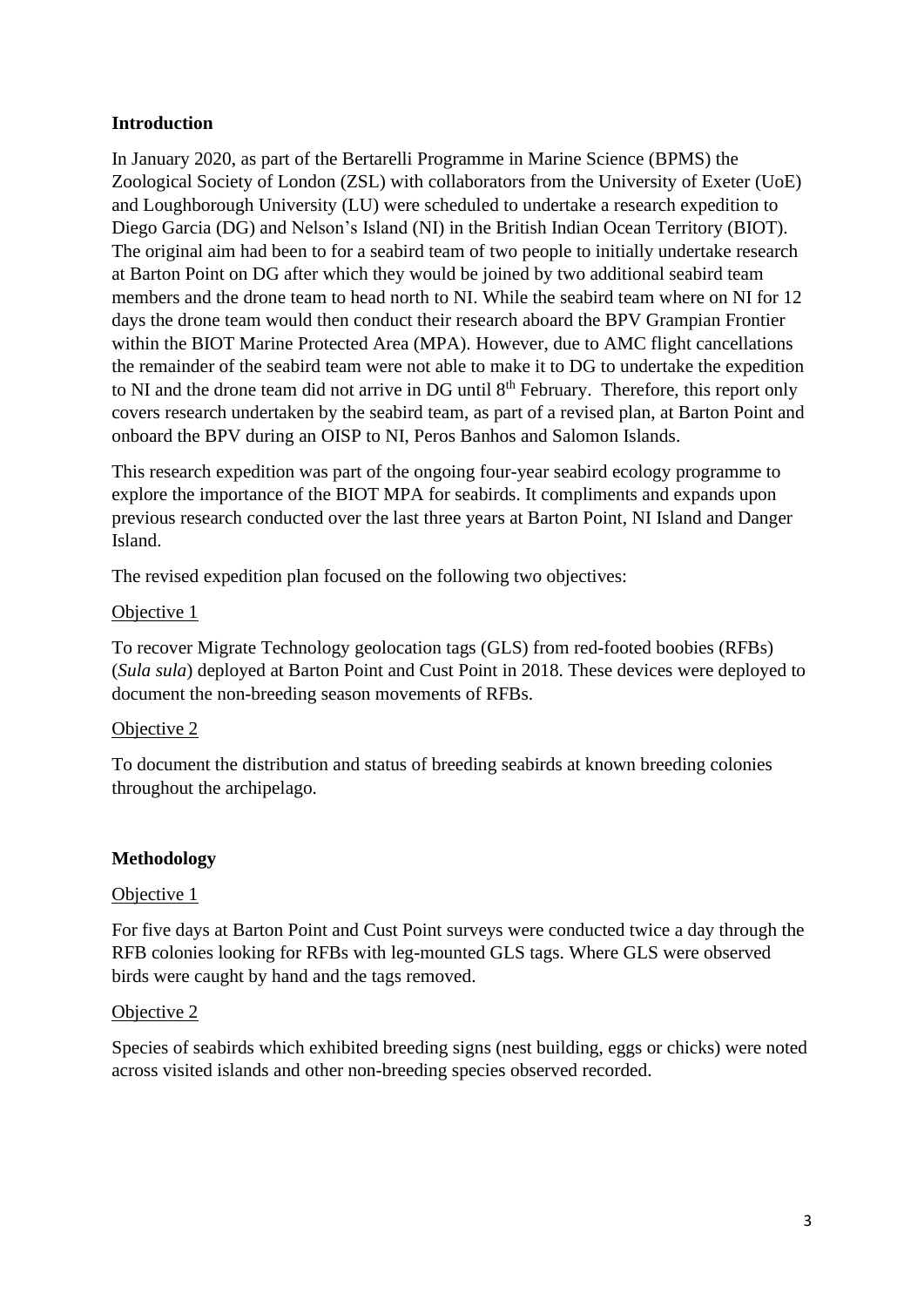## **Results**

## Objective 1

In total 14 GLS were recovered and an additional 9 birds with metal ID rings were recaptured and their details recorded. Preliminary examination of the tag data suggests RFBs from DG during their non-breeding season remain in the Chagos Archipelago.

## Objective 2

A survey of NI was conducted on 27<sup>th</sup> January and the following species were observed on the island: greater (*Fregata minor*) and lesser frigate (*Fregata ariel*) bird; common white tern (*Gygis alba*); lesser (*Anous tenuirostris***)** and brown (*Anous stolidus*) noddy; great crested tern (*Thalasseus bergii*); red-footed\* and brown\* (*Sula leucogaster*) booby, wedge-tailed shearwater\* (*Ardenna pacifica*) and Sooty tern (*Onychoprion fuscatus*).

\* Observed breeding: 249 RFB and 7 brown booby apparently occupied nests (AONs) nests were observed. Active wedge-tailed shearwater burrows containing chicks aged 40-60 days were observed at two locations.

In Peros Banhos active sooty tern colonies were observed at Grand and Petite Coquillage Islands. No breeding seabirds were observed on Yeye.

**Conclusion:** The January-February 2020 joint seabird and drone team expedition to DG and NI did not progress as planned. However, the seabird team managed to recover some longterm tracking devices from red-footed boobies at DG and census the RFB population and other breeding seabirds on NI (as part of a day visit). A separate report will be submitted by the drone team documenting their research from 8<sup>th</sup> February onwards.

**Acknowledgements:** This research is funded by the Bertarelli Foundation as part of the Bertarelli Programme in Marine Science. The research would not have been possible without the full support of the BIOTA and HQ BF BIOT on Diego Garcia. We are particularly grateful to the British Forces BIOT and the crew of the BIOT Patrol Vessel, the Grampian Frontier for their continuing and invaluable support of our work.